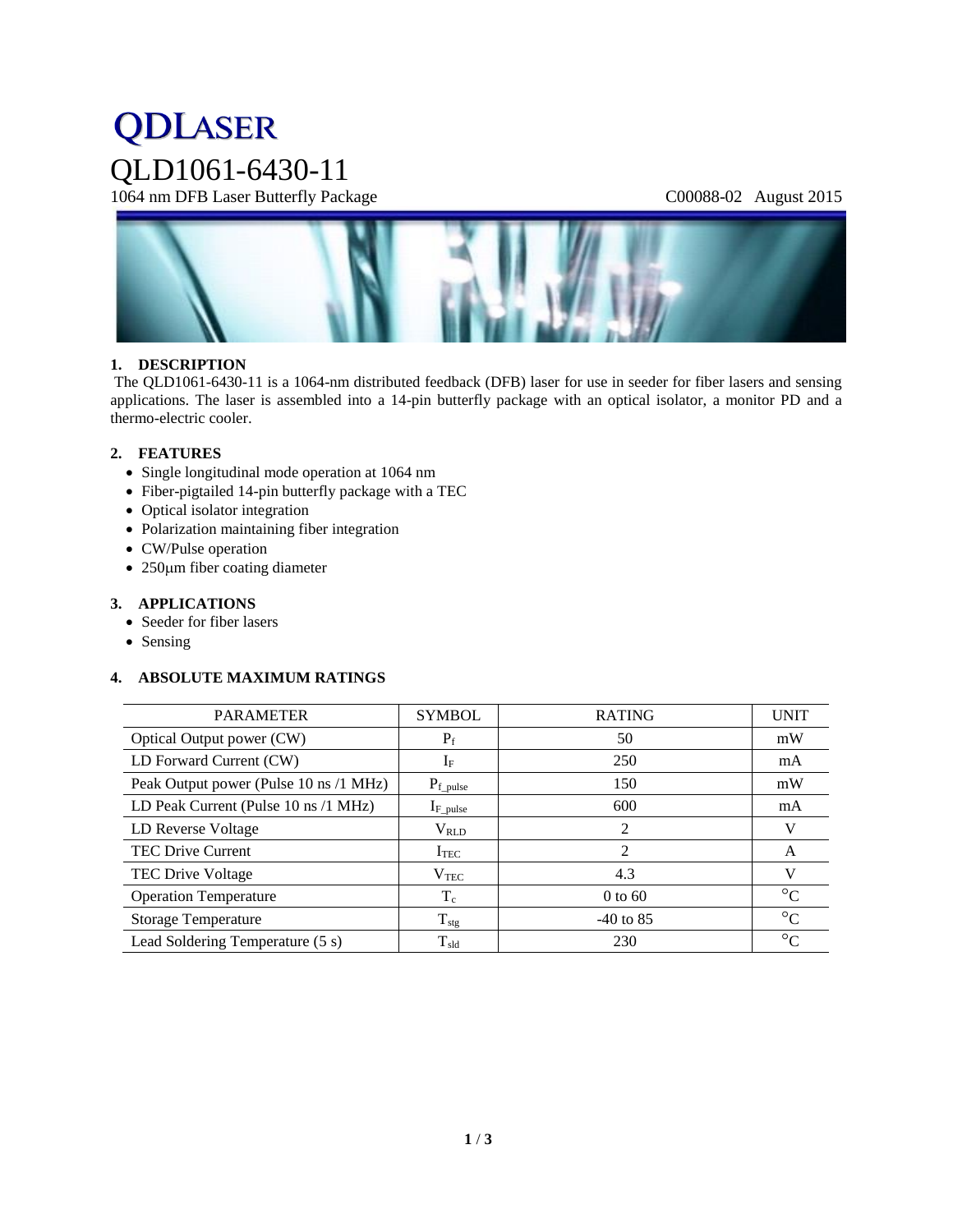# **QDLASER**

QLD1061-6430-11 C00088-02

# **5. OPTICAL AND ELECTRICAL CHARACTERISTICS**

|                                        | $(TLD = 25oC, unless otherwise specified)$ |                                                                   |                          |                          |                          |             |
|----------------------------------------|--------------------------------------------|-------------------------------------------------------------------|--------------------------|--------------------------|--------------------------|-------------|
| <b>PARAMETER</b>                       | <b>SYMBOL</b>                              | <b>TEST CONDITION</b>                                             | <b>MIN</b>               | <b>TYP</b>               | <b>MAX</b>               | <b>UNIT</b> |
| Peak Wavelength                        | $\lambda_{\rm p}$                          | CW, $P_f = 30$ mW                                                 | 1059*                    | 1064                     | 1069*                    | nm          |
| Temperature Coefficient of $\lambda_p$ | $d\lambda_p/dT$                            | CW                                                                | $\overline{\phantom{a}}$ | 0.08                     | $\overline{\phantom{0}}$ | nm/K        |
| Current Coefficient of $\lambda_p$     | $d\lambda_p/dI$                            | CW                                                                | $\overline{\phantom{a}}$ | 0.008                    | $\sim$                   | nm/mA       |
| <b>Threshold Current</b>               | $I_{th}$                                   | CW                                                                |                          | 15                       | 20                       | mA          |
| CW Fiber Output Power                  | $P_f$                                      | CW                                                                | 30                       | $\overline{\phantom{a}}$ | $\overline{\phantom{a}}$ | mW          |
| <b>Pulsed Peak Output Power</b>        | $P_{f\_peak}$                              | $5 \text{ ns}/100 \text{ kHz}$                                    | $\overline{\phantom{a}}$ | 100                      | $\overline{\phantom{0}}$ | mW          |
| <b>Operation Current</b>               | $I_{op}$                                   | CW, $P_f = 30$ mW                                                 |                          | 110                      | 160                      | mA          |
| <b>Operation Voltage</b>               | $V_{op}$                                   | CW, $P_f = 30$ mW                                                 |                          | 1.5                      | 1.8                      | V           |
| <b>Pulsed Peak Operation Current</b>   | $I_{op\_peak}$                             | $P_{f_{\text{-peak}}}=100 \text{ mW}$                             |                          | 320                      |                          | mA          |
| Pulse Width                            | $t_{\rm pw}$                               | Pulsed                                                            | $0.05**$                 |                          | 100                      | ns          |
| Duty Cycle                             | D.C.                                       | Pulsed                                                            |                          |                          | $\overline{c}$           | $\%$        |
|                                        |                                            | CW, $P_f = 30$ mW                                                 | 30                       | 50                       |                          | dB          |
| Sidemode Suppression Ratio             | <b>SMSR</b>                                | Pulsed 4 ns $/1$ MHz $/$<br>$P_{f_{\text{peak}}} = 50 \text{ mW}$ | 30                       | 40                       |                          | dB          |
| Polarization Extinction Ratio          | <b>PER</b>                                 | CW, $P_f = 30$ mW                                                 | 15                       | 20                       |                          | dB          |
| <b>Monitor PD Current</b>              | Im                                         | CW, $P_f = 30$ mW                                                 | 50                       | 200                      | 800                      | μA          |
| <b>Thermistor Resistance</b>           | Rth                                        | $T_{LD} = 25^{\circ}C$ , B=3900 K                                 | 9.5                      | 10                       | 10.5                     | $k\Omega$   |

\*Peak wavelength torelance of +/- 1 nm is available as an option.

\*\*Pulse width of 0.05 ns could be achieved under gain switch operation.

# **6. OUTLINE DRAWING**